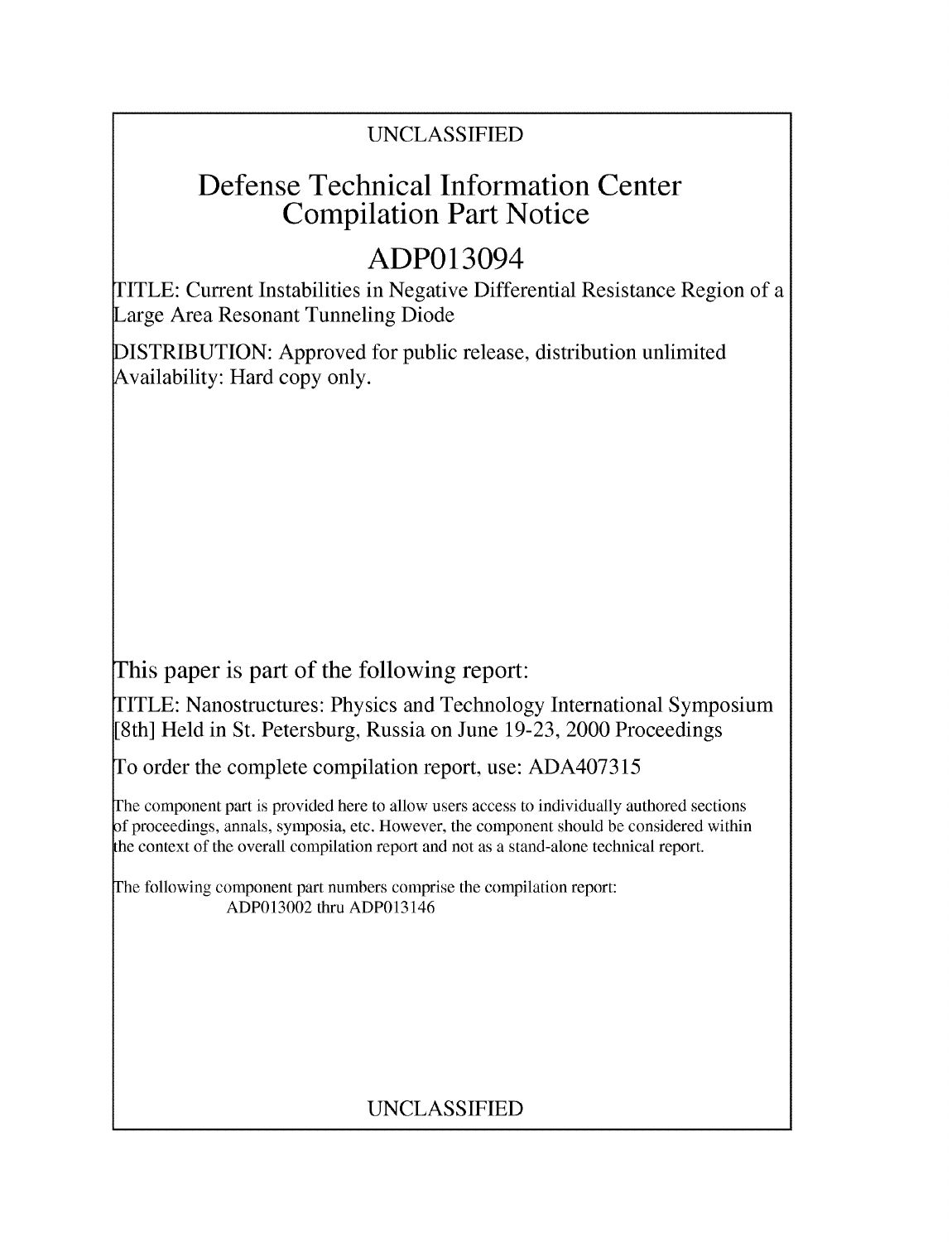### Current instabilities in negative differential resistance region of a large area resonant tunneling diode

*V. G. Popov, Yu. V. Dubrovskii, K. L. Wang†, L. Eaves‡ and J. C. Maan§* 

Institute of Microelectronics Technology RAS,

142432, Chernogolovka, Moscow District, Russia

**T** Electrical Engineering Department, University of California, Los-Angeles, USA

**-.** University of Nottingham, NG72 RD Nottingham, United Kingdom

**§** University of Nijmegen, 6525ED Nijmegen, The Netherlands

Abstract. The current instabilities in the negative differential conductance region of the resonance tunneling diode have been thoroughly studied at different parameters of the external circuit. The instabilities were dealt with an excitement of the current oscillations in the circuit. In a homogeneous approximation two small signal equivalent circuits of the resonant tunneling diode were used to describe the observed instabilities. Some revealed effects were out of the approximation.

Inhomogeneous current instabilities in the semiconductor devices are of the most interest investigated already 50 years. They were observed in a wide range of the devices **[** ]. As far as we know, a resonant tunneling diode (RTD) has not been experimentally investigated for the inhomogeneous current instabilities yet. Some theoretical works already predict this kind of instabilities in the RTD [2-6 **1.** For RTD local probe method could not be lucky, in spite that it was successfully used to study the inhomogeneous instability previously **[].** Another way to study RTD for the instabilities is a comparison of the experimental data with calculated ones from widely used RTD models derived in the preposition of a homogeneous lateral current distribution along the tunnel junction  $[\&$ ,  $\&$ ], and search for features which could not be explained by these models. For comparison with calculations we have measured  $R_T$  — the threshold negative differential resistance (NDR), i.e. the  $R_T$ values at which the current instabilities in the measuring circuit arisen.

The investigated resonant tunneling diodes were fabricated from InGaAs-A1As heterostructure. Mesa structures had 70  $\mu$ m in diameter and was made by conventional wet etching.

The simplified measurement circuit is shown in Fig.  $1(a)$ . The typical current-voltage characteristics of the diodes at room temperatures is shown in Fig. 2(a). The NDR was observed in the voltage range from 0.47 V to **I** V when the diode was shunted with resistance  $R<sub>S</sub> = 25 \Omega$  and the inductance of the shunt was very low approximately 10 nHn (curve 1) in Fig. 2(a)). To obtain actual I-V curves the current through the shunt was subtracted in situ by means of balance scheme. One can see current steps and jumps on the I-V curves (curve 2, Fig. 2(a)) measured without shunt resistance, but with  $C<sub>S</sub> = 15$  pF capacity shunt, and  $R_L = 47 \Omega$ ,  $L_L = 100$  mHn (see Fig. 1(a)). The current steps and jumps are just the manifestations of the current instabilities in the circuit. High frequency oscillations (up to **I** GHz) were observed in the voltage range of the current steps and they were absent out of the range. One can see the NDR region without instabilities at bias voltages between points A and B in Fig. 2(a), curve 2. The current oscillations arisen in the point A,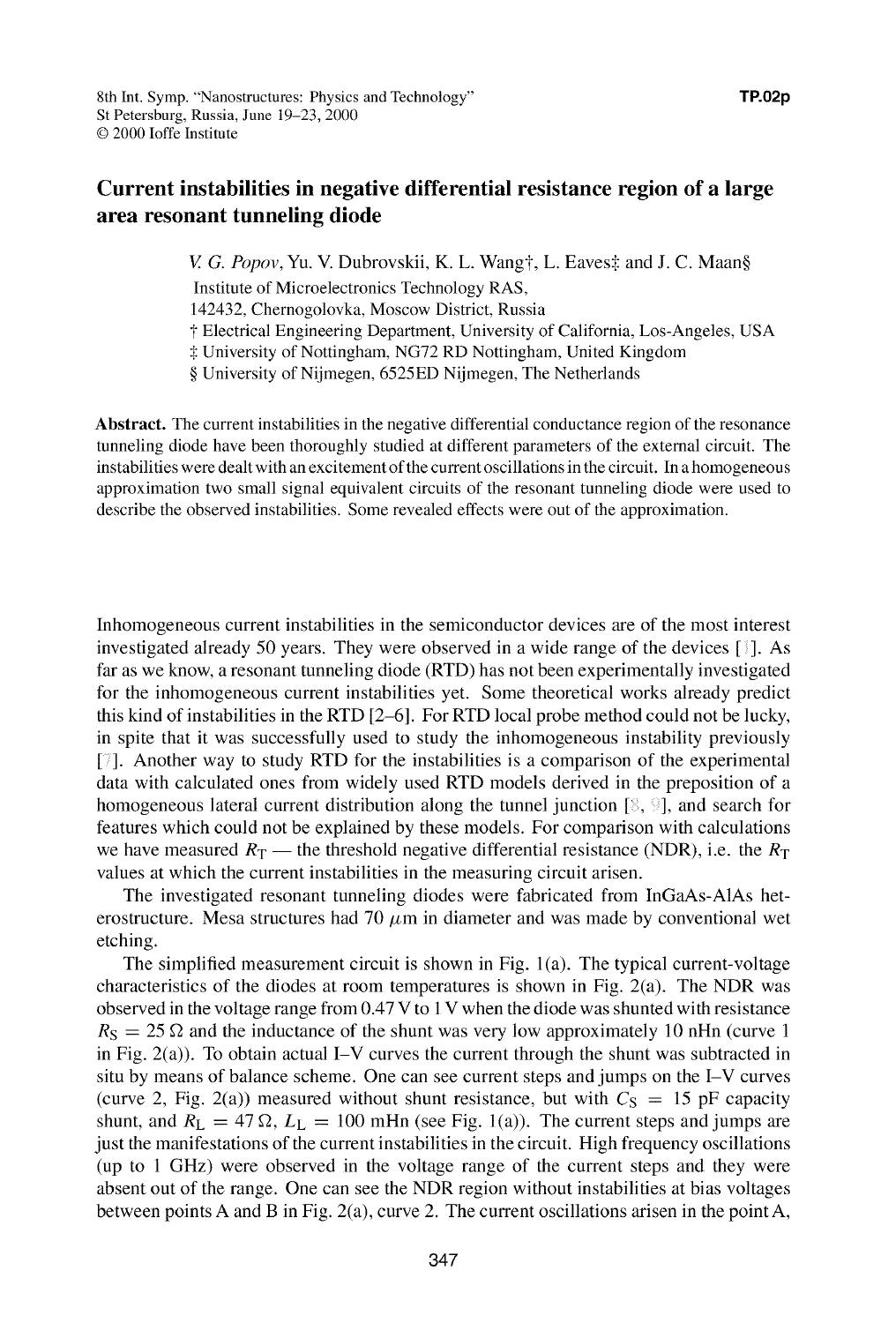

Fig. 1. (a) The measuring circuit with RTD.  $R_L$ ,  $L_L$  are load resistance and inductance, U is sweep generator. (b)  $RC$  -- model of the RTD.  $R_C$  is contact resistance,  $L_C$  is bonding inductance, r is differential resistance of the tunnel junction,  $C$  is differential capacity. (c) The  $ST$  — model of the RTD.  $\delta\varphi_i$  — electrochemical potential variations of the emitter ( $i = 1$ ), well ( $i = 2$ ), collector  $(i = 3)$ .  $\delta \psi_i$  — electrical potential variations of the emitter  $(i = 1)$ , well  $(i = 2)$ , collector  $(i = 3)$ .  $G$  emitter-well transconductance,  $C_1, C_2, C$  emitter, collector barriers and well capacitancies.



Fig. 2. (a) The I-V characteristics of the RTD. Curve **I** is I-V curve measured for the diode shunting with the  $R_S = 25 \Omega$  and  $L_S \approx 10$  nHn. Curve 2 is I-V curve measured for the diode shunting with the  $C_S = 15$  pF. The threshold resistance  $R_T$  is the NDR measured at point A. (b) The  $R_T$ dependence upon the load resistance  $R_L$ . Square symbols are the experimental data. Triangle and circles symbols are calculated values for RC and ST models of the RTD.

when the bias voltage decreased. Thus measuring the NDR value in the point A we get the threshold resistance  $R_T$ . In the theoretical models  $R_T$  can be related to the measuring circuit parameters and internal parameters of the diode. The dependencies of  $R<sub>T</sub>$  on the different parameters of the measuring circuit were obtained experimentally and then compared with calculated ones.

Figure 2(b) shows the dependence of the threshold resistance  $R_T$  on the  $R_L$  — load resistance. Other circuit parameters were fixed. Figure 3(a) shows the dependence of the threshold resistance  $R_T$  on the  $R_S$  — shunt resistance, with  $R_L = 9.8 \Omega$ , and  $L_L = 10$  mHn kept constant, in this measurements we did not add any shunt capacitance. Figure 3(b) shows the dependence of the threshold resistance  $R<sub>T</sub>$  on the  $C<sub>S</sub>$   $-$  shunt capacitance, with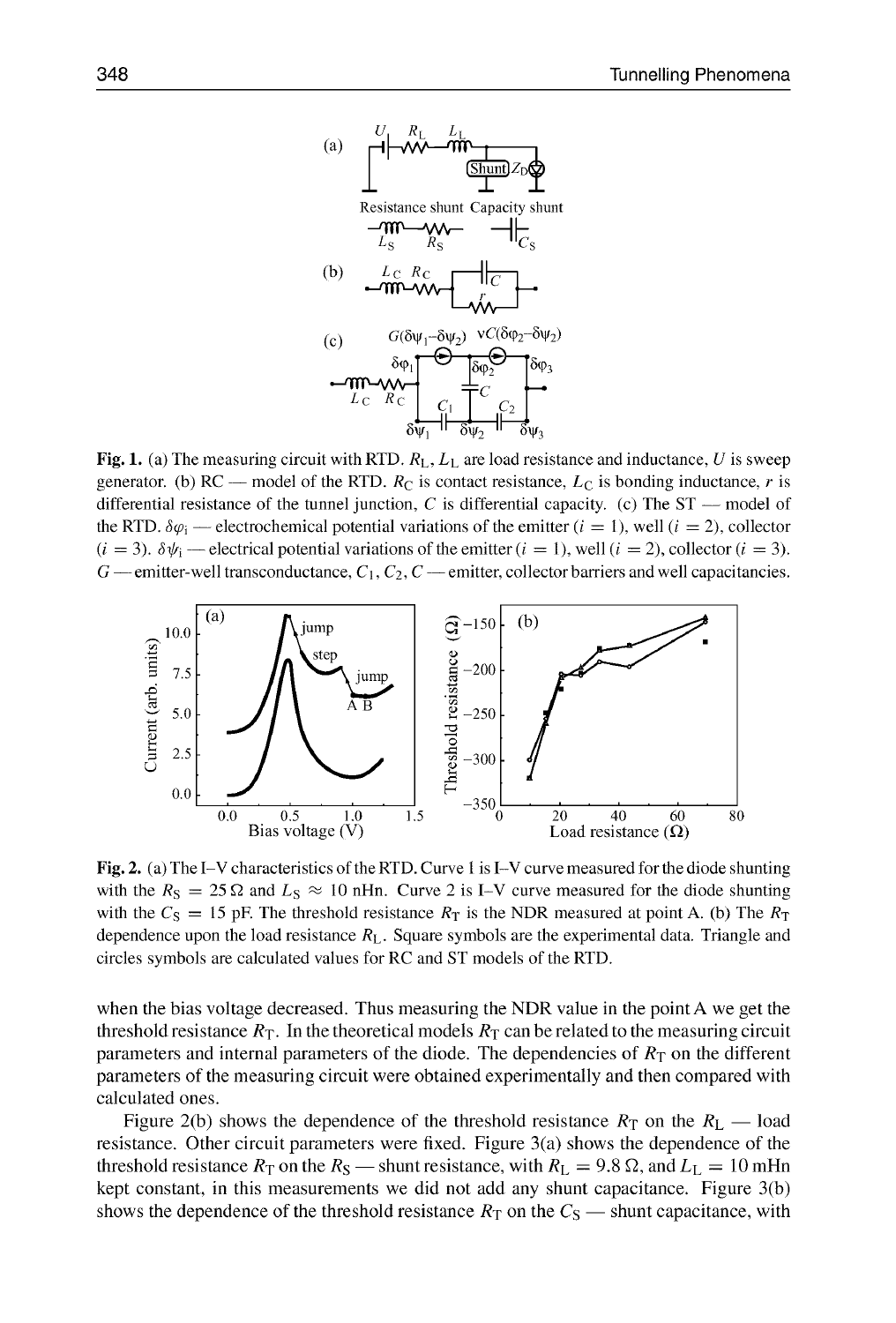

Fig. 3. (a) The  $R_T$  dependence upon the shunt resistance  $R_L$ . Square symbols are the experimental data. Triangle and circles symbols are calculated values for RC and ST models of the RTD. **(b)** The  $R<sub>T</sub>$  dependence on the shunt capacity  $C<sub>S</sub>$ . Square symbols are the experimental data. Triangle and circles symbols are calculated values for RC and ST models of the RTD.

fixed  $R_L = 47 \Omega$ , and  $L_L = 10$  mHn, shunt resistance was absent. In all the figures the experimental data are presented by square symbols. To calculate theoretical values of the threshold resistance for different circuit parameters it is necessary to know equivalent RTD circuit which definitely include NDR. Than knowing the full equivalent circuit we found the boundary between circuit stable and unstable conditions. From the boundary conditions relations between  $R<sub>T</sub>$  other circuits parameters can be found. The equivalent RTD circuit depends on the model used to describe the resonant tunneling diode. We used two equivalent circuits: the first one **-** RC model (Fig. 1 (b)) **-** is suitable for coherent tunneling  $\lbrack \S \rbrack$ , and the second one — ST model (Fig. 1(c)) — for sequential tunneling processes  $\lceil \frac{1}{2} \rceil$ . It is necessary to emphasize here, once more, that both equivalent circuits described the uniform distribution of the current along the tunneling structure.

The calculated data are shown in Figs. 2(b)-3(b) by triangles for RC model, and by circles for ST model. The procedure of comparison was following. First of all from comparison of  $R_T$  dependencies on  $R_L$  (Fig. 2(b)) we obtain best fit parameters for  $R_C$ ,  $L_C$ and C for RC model and  $R_C$ ,  $L_C$ ,  $C_1$ ,  $C_2$ ,  $v$  for ST model. With found best fit parameters theoretical dependence of  $R_T$  on  $R_S$  was drawn in Fig. 3(a). The  $R_T$  experimental and theoretical values differ two times. If the best fit was done for data in Fig. 3(a), than the strong discrepancies appeared for  $R<sub>T</sub>$  on  $R<sub>S</sub>$  experimental and calculated dependencies. In other words it was impossible to make best fit for  $R<sub>T</sub>$  on  $R<sub>L</sub>$  and  $R<sub>S</sub>$  dependencies at the same time. More drastic discrepancies was found for  $R<sub>T</sub>$  on  $C<sub>S</sub>$  data (see Fig. 3(b)). For both model in the range of used  $C<sub>S</sub>$  value the dependence should be constant. The experiment shows quite complicated dependence with clear local minimum around  $C<sub>S</sub>$  = 7 pF. The experiment has demonstrated that the current instabilities of the RTD with 20 nF internal capacity are very sensitive to change of  $\Delta C_S \sim 1$  pF. Moreover a frequency of the current oscillations is about 250 MHz that is higher than the cut-off frequency of the diode ( $\sim$ 10 MHz) calculated for both models. It worth to note that the models have been tested with ultra-high frequency techniques on the diode with quite small lateral sizes ( $\sim$ 20-30  $\mu$ m) [8, 9] and relatively large negative differential resistance. We used the diode that had larger lateral sizes than in previous studies. From the comparison of the experimental and calculated data we concluded that current models based on the uniform distribution of the tunneling current along the junction can not explain experimental findings. The theories where inhomogeneous distribution of the current along the junction was considered did not propose any equivalent circuit which in principle would permit one